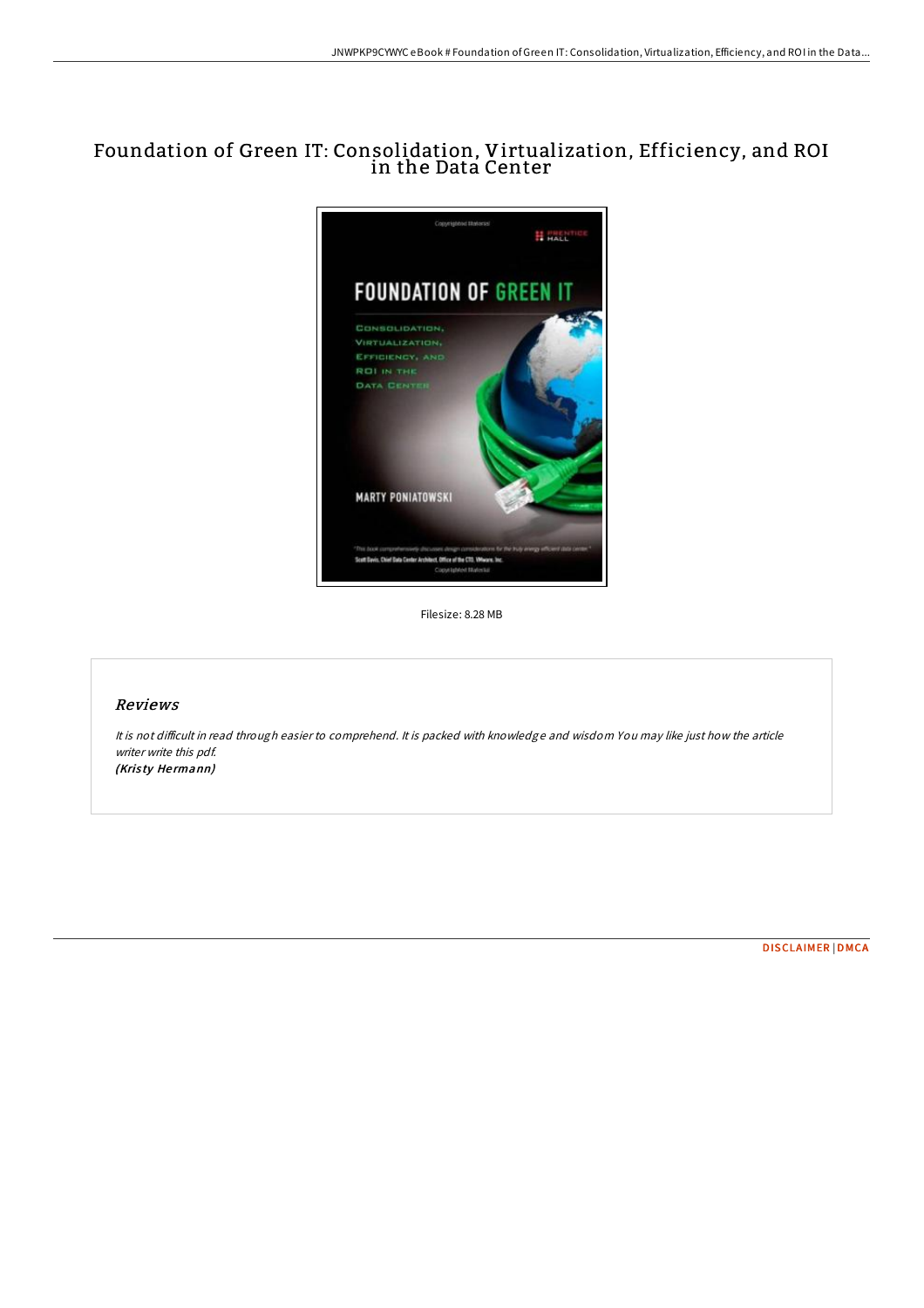# FOUNDATION OF GREEN IT: CONSOLIDATION, VIRTUALIZATION, EFFICIENCY, AND ROI IN THE DATA CENTER



Prentice Hall, 2009. Book Condition: New. Brand New, Unread Copy in Perfect Condition. A+ Customer Service! Summary: "This book comprehensively discusses design considerations for the truly energy efficient data center." Scott Davis, Chief Data Center Architect, Office of the CTO, VMware, Inc. This Book Isn't About "Evangelizing" Green It: It's About Getting Down in the Trenches and Making It Work In Foundations of Green IT , a team of leading Green IT consultants presents the detailed technical information data center professionals need to systematically identify the right improvements, implement them, maximize savings, and accurately calculate business value. Marty Poniatowski and his team present comprehensive case studies reflecting their unsurpassed Green IT experience, complete with detailed implementation diagrams and performance information. You'll find independent, detailed coverage of solutions from HP, VMware, EMC, Cisco, and other leading vendors, with optimized sample designs and realistic ROI projections. Whether you're a CIO or IT director, architect or administrator, if you want to improve IT efficiency, this is your definitive resource. Three comprehensive, start-to-finish case studies Analyze current environments, set goals, define implementation plans, and calculate ROI for: \* Server and desktop consolidation and virtualization \* Data center backup/recovery/archiving, including replication \* Networking, including VoIP background Plus practical coverage of these Green IT topics: \* Designing data centers for greater efficiency and lower power usage \* Leveraging cloud computing \* Consolidating Microsoft SQL Server instances \* Reducing PC-related power usage and waste About CDI, the company behind this book: This book was written collaboratively by many CDI technical experts, led by Marty Poniatowski. CDI is an infrastructure services firm with practices focusing on virtualization, storage, networking, data center design, and other "green" services. It has clients in all industries, notably financial services, pharmaceuticals, and healthcare.

Read Foundation of Green IT: Consolidation, [Virtualizatio](http://almighty24.tech/foundation-of-green-it-consolidation-virtualizat.html)n, Efficiency, and ROI in the Data Center Online  $\begin{array}{c} \hline \end{array}$ Download PDF Foundation of Green IT: Consolidation, [Virtualizatio](http://almighty24.tech/foundation-of-green-it-consolidation-virtualizat.html)n, Efficiency, and ROI in the Data Center